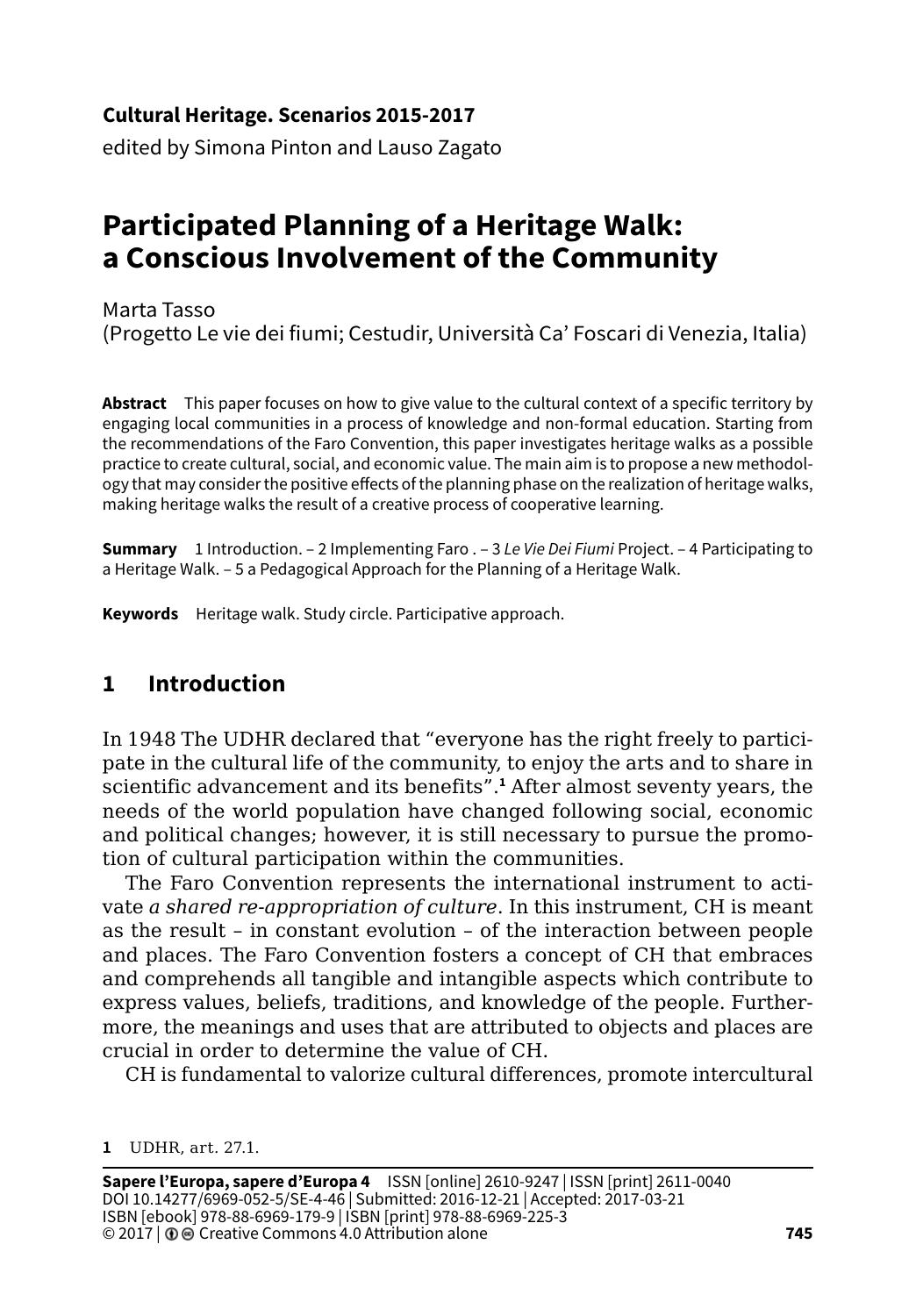communication and sustainable economic development, and it represents a major source of social activity and human development.

Art. 7 of the Faro Convention – "Cultural Heritage and Dialogue" – deals with the issue of CH in a social perspective:

The Parties undertake, through the public authorities and other competent bodies, to:

- a. encourage reflection on the ethics and methods of presentation of the cultural heritage, as well as respect for diversity of interpretations;
- b. establish processes for conciliation to equitably deal with situations where contradictory values are placed on the same cultural heritage by different communities;
- c. develop knowledge of cultural heritage as a resource to facilitate peaceful co-existence by promoting trust and mutual understanding with a view to resolution and prevention of conflicts;
- d. integrate these approaches into all aspects of lifelong education and training.

This article is part of the second session, which is focused on the contribution of cultural heritage to society and human development. It is rather clear, then, that the role assigned to CH concerns the constructive process of an inclusive, democratic and sustainable society. The Faro Convention emphasizes the need to question the choices which the presentation of CH is grounded on. Given that this article mainly addresses to public authorities, the question is deontological: is the interpretation of a CH unique and unambiguous? Different communities can assign to the same CH different values and interpretations. Art. 7 of the Faro Convention urges that the principle of diversity of interpretations should be implemented and used also (and above all) in lifelong learning and training. In para. c), CH is considered as an important resource for cultural diversities and the knowledge of CH becomes the instrument to realize an actual and peaceful coexistence between members of different communities or between inhabitants and tourists. Knowing the culture of a certain community makes it possible to build a relationship of reciprocal trust and to better comprehend one's own differences. Knowledge and relations create the conditions to actually appreciate the other overcoming fear and reaching the following steps: caution, tolerance, acceptance (Clutterbuck, Poulsen, Kochan 2012).

In para. d), art. 7 continues by declaring the intention of integrating these approaches into all aspects of lifelong education and training. How is it possible to achieve these goals? In this paper, I will propose how to answer this question by adopting a pedagogical approach to the CH, that is by exploiting it to create social value.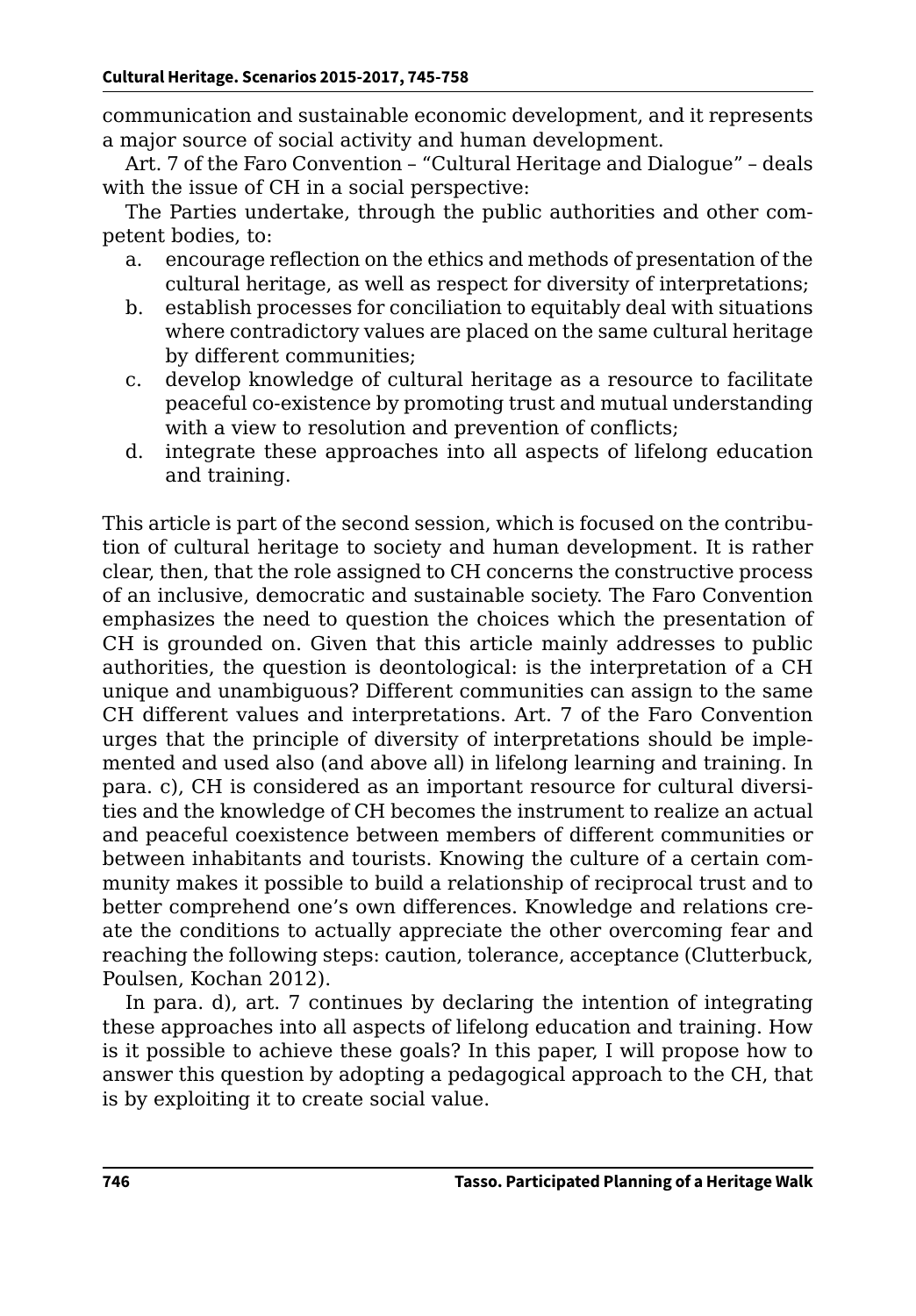#### **2 Implementing Faro**

During the meeting of 27-9 May 2013, the CDCPP adopted an "Action Plan to promote the Faro Framework Convention on the Value of Cultural Heritage for Society 2013-15".**<sup>2</sup>** This plan suggests a scheme of operational strategies, such as the Faro Free Applications (FFAs) devoted to encourage the implementation of the Faro Convention in Europe and to stimulate the ratification of the Convention by signatory States, including Italy.**<sup>3</sup>**

The FFAs were conceived as operating tools which have been exploited in pilot projects and afterwards the intention was to move those strategies in other contexts (D'Alessandro 2005).

Moreover, the CoE promotes cooperation by asking associations and other public bodies to extend and to update – on the basis of their practical experience – the directions and descriptions provided by CoE. Urban Revelation Workshops focus on achieving the social target of integration – people belonging to different communities – by re-discovery, re-using and updating forgotten sites and places in degradation status. This operation is a useful policy, which allows or promotes value increase of the place and at the same time it helps to establish a sense of identity and community among those who actively take part in the revelation process.

Discovering or rediscovering the social, historical and cultural value of something that previously was detached, helps in supporting communities to create useful connections with their landscape. These connections are crucial in order to manage CH. Metropolitan trails allow us to discover suburban areas and look at them from an inclusive point of view; moreover, they can establish connections between downtown and suburbs.

Among various proposals of FFAs an important role is played by the cooperatives of inhabitants requiring strong organisational skills and a good collaborative work within the HC.**<sup>4</sup>** Cooperatives are relevant bodies that organize guided tours and touristic accommodations in private houses in order to meet, save and transmit CH and improve quality of life and local economy. For facilitating the concrete adoption and success of such actions, the cooperation with public bodies is important. To this purpose, it can be useful to set up an heritage commission devoted to

**2** [http://www.coe.int/en/web/culture-and-heritage/faro-action-plan.](http://www.coe.int/en/web/culture-and-heritage/faro-action-plan)

**3** Seventeen member States of the Council of Europe have ratified the Convention (Armenia, Austria, Bosnia and Herzegovina, Croatia, Georgia, Hungary, Latvia, Luxemburg, Montenegro, Norway, Portugal, Republic of Moldova, Serbia, Slovak Republic, The former Yugoslav Republic of Macedonia, Ukraine) and five have signed it (Albania, Belgium, Bulgaria, Finland, Italy, San Marino).

**4** Faro Convention, art. 2(b): "a heritage community consists of people who value specific aspects of cultural heritage which they wish, within the framework of public action, to sustain and transmit to future generations".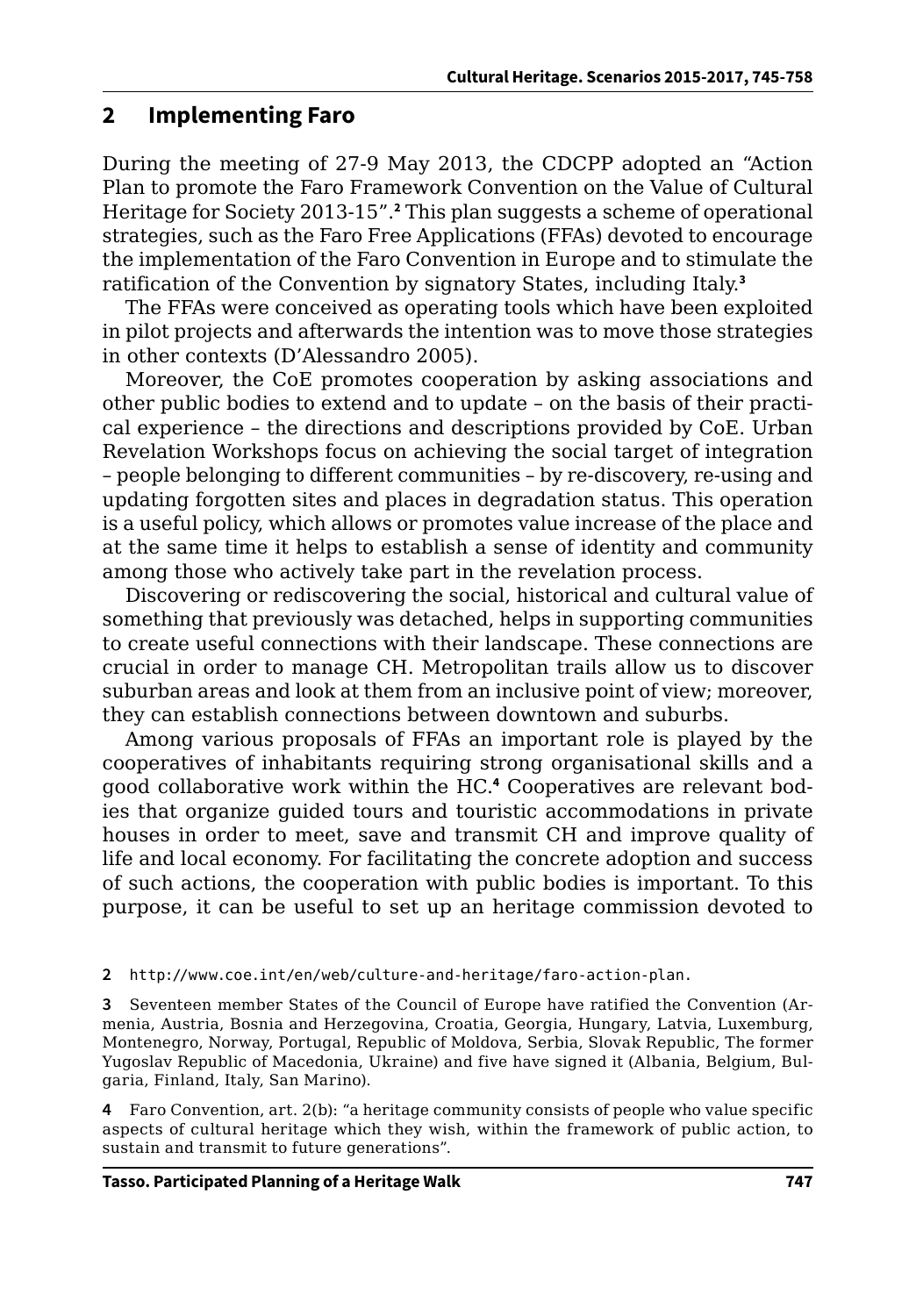gather proposals and needs from citizens, associations and heritage communities. Hence, the heritage commission becomes the necessary link between the needs of citizenry and local administrators policies. One of the smartest tools among those indicated by the Action Plan and the CoE are the *heritage walks*, which trigger virtuous mechanism and promote an authentic knowledge of the landscape, specifically considered as a connection between mankind and environment. Heritage walks are *cultural routes* aimed at rediscovering territory and its history through direct contact with witnesses: people who lived and live in these regions holding a strong memory of them.

Undertaking these actions can have positive consequences. For example, a free direct involvement of citizens through an active presence support cultural dialogue, improve the quality of life and the empowerment of mankind. Moreover, the direct management of the FFAs increases interest and knowledge of the local territory and this activates a mechanism of re-appropriation and recognition of the CH in which people are included.

#### **3** *Le Vie dei Fiumi* **Project**

In Regione Veneto, the Venice Office of the CoE and the CESTUDIR<sup>5</sup> engage themselves along this policy by activating a synergic action, both scientific and institutional, in order to disseminate and promote the application of the Faro Convention.

The goal of the project is to introduce a concrete application of Faro Convention's principles, developed through a strategy conceived by Ca' Foscari University: a project which proposes an operational approach aimed at detecting and integrating the application tools of the Faro Convention. A multidisciplinary approach places an academic research project into an area in which theoretical statements are systematically transformed in practical activities, allowing a prompt and real feedback to be produced.

Le *Vie dei Fiumi* project, active since 2015, is coherent with the principles of the Faro Convention featuring an operative and local concern. The project considers as area the territory surrounding Brenta river, with a particular focus on the environs of Nove in Vicenza district: a territory famous for artistic pottery handcraft.

Brenta river has always been crucial for pottery: wood for furnaces has been transported through flotation, stones were necessary for pottery mixture and water power run mills.

So Brenta is a natural path, full of history, in which human work pro-

**<sup>5</sup>** For more information about CESTUDIR: <http://www.unive.it/pag/31191>.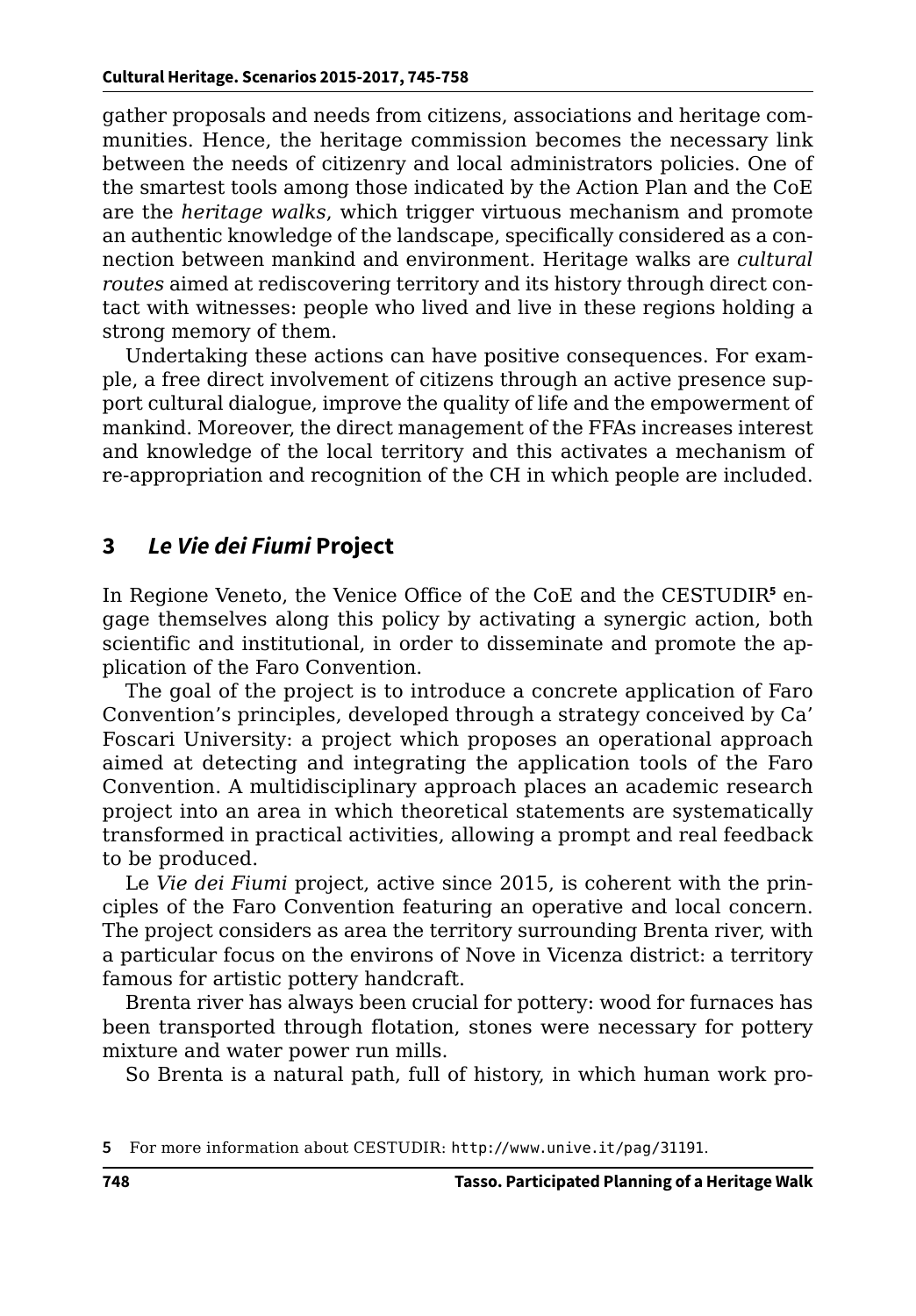duced artworks worth of attention.

In 1729, Gio Batta Antonibon set up the first factory of majolica in Nove (cf. Ericani, Marini, Stringa 1990). Over the years, techniques and repertoires were enlarged: potteries, majolicas and crockeries, ordered by wealthy customers, became more and more artistic and handworks of excellent quality. Since the mid-nineteenth century, the manufacturing has specialized on objects exploited for practical use in country life. This new 'popular' production has been characterized also by a specific artistic style which was the industrial expression of manufacturing (also known as *neorococò*) (cf. Baroni 1932). It is easily understandable how the landscape of Nove preserve an intimate and precious relationship with the polyhedral world of pottery, despite it is not a growing sector anymore and it is strongly affected by social and economic influences – not only local but also global – which are the effect of recent modifications of international markets.

Brenta is a route that brings with itself culture, history, traditions. Since many crafts no longer exist, the role played by memories is in this context even more meaningful.

*Le Vie dei Fiumi* project is a cultural operation to valorize and focus on an ICH which must be known and shared. It is articulated along three main axes which include the different activities. Communities are involved through the language of Theatrical Animation. The artistic medium is recognized as a way of instant communication capable of stimulating and setting up metaphors and similarities, linking the past, present and future.

*Le Vie dei Fiumi* Project is devoted to record all the features of the involved CH, especially the less known ones, through the digitalization of (tangible and intangible) CH in order to favour preservation and accessibility. The *modus operandi* of the project is based on a network approach capable of involving social actors, discussion of topics and sharing of resources.

The participants to the project are: the CESTUDIR, the Management Department of Ca' Foscari, the Scuola Grande Arciconfraternita di San Rocco (Venice), Municipality of Nove, Arti Rappresentazione Association (Vicenza), Nove Terra di Ceramica Association (Nove), Faro Venezia Assonciation (Venice) and Bochaleri Association (Venice).

Aiming at an effective cooperation, relationships with secondary schools constitute a priority for the *Le Vie dei Fiumi* Project: the intent is to actively involve those schools and institutes with an artistic specialization in a patrimonialization work, concerning territory and cultural landscape. The creation of a network of schools engaged in the project is fundamental in order to gather, exchange and preserve identity, history and continuity of the different territory knowledge and perceptions.

The project's scope is to embrace the art, know-how, memories of places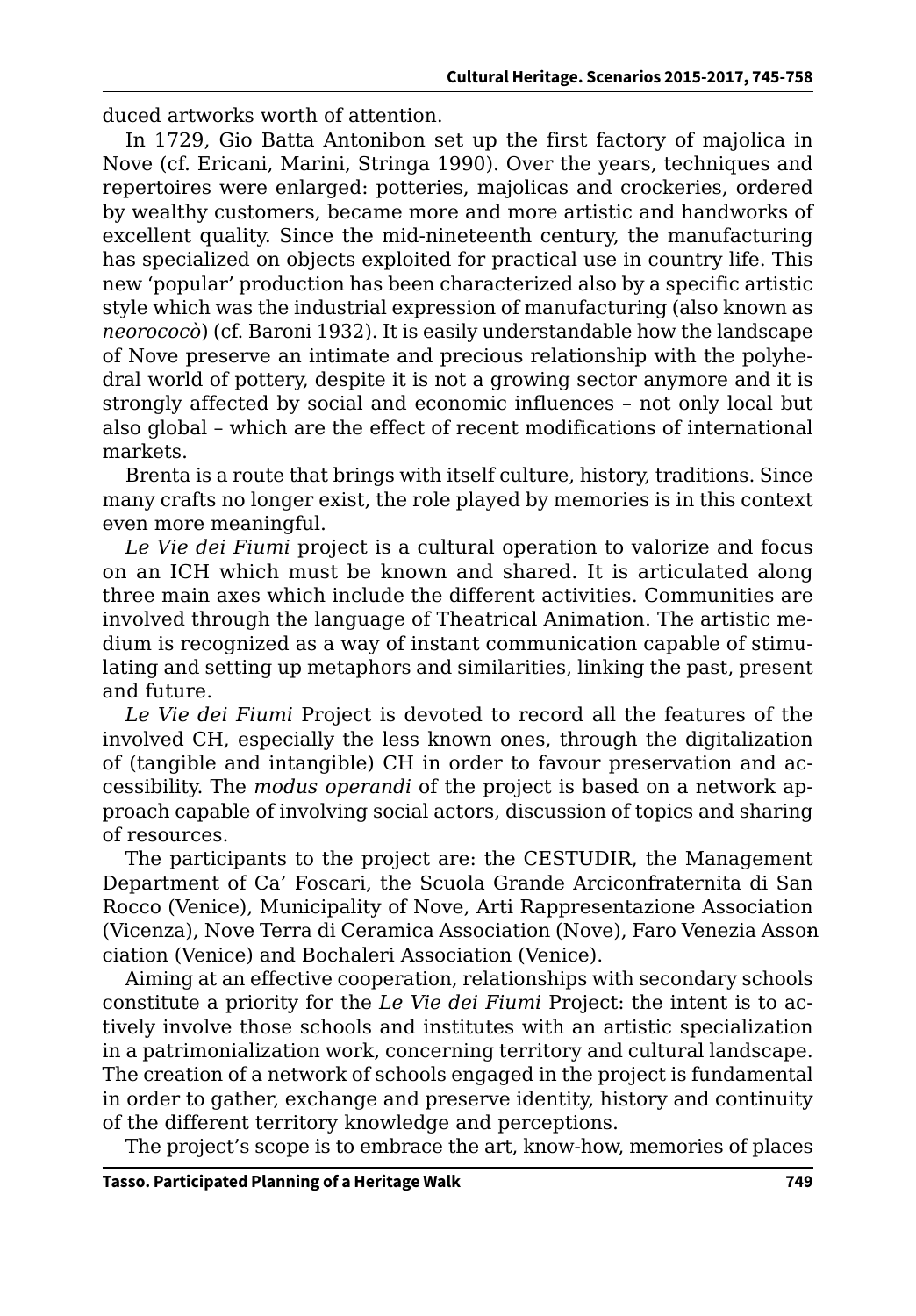and the connections between mankind and nature. This approach is possible through a historical, documentary, artistic and performative *fil rouge* which could be formative for new generations, stimulating attention on important aspects and profiles about knowledge and CH which often are considered only secondary. The project is devoted to establishing a connection aimed at improving knowledge of a part of the territory of Regione Veneto.

The means that can be exploited for motivating this process are various: historical and artistic tools concerning a peculiar feature of Veneto's heritage; performative arts preserving the memory of events and the direct contact with the people who live, work and know the territory.

Relating institutional approaches and participatory methods may stimulate conscious reflections about history of places. Against the prevailing trend of a touristic monoculture, which is trivializing also the Venetian culture, focus must be directed on more human-scaled and full of history touristic routes.

#### **4 Participating to a Heritage Walk**

The focus is now into one of the Faro Convention's implementation instruments: the heritage walk.

In the occasion of the 2016 European Heritage Days dedicated to "Culture is Participation", the Office in Venice of the CoE promoted and coordinated the organization of heritage walks extending the area beyond the Venetian lagoon. *Le Vie dei Fiumi* project organized and managed two initiatives, respectively in Nove and in Vicenza. The latter has been organnized in cooperation with the UNESCO Club of Vicenza and it proposed two itineraries, one on the river and the other around the city centre, which both offered opportunities to know the city from different perspectives. In Nove (Vicenza), home to the ceramic artistic crafts, the participants in the heritage walk *Nove l'Arte della Terra* had the opportunity to visit the Alessio Tasca's factory; he was an artist and ceramic designer who, in the '80s, operated the renovation of an ancient ceramic factory and managed to turn it into an environment filled with art and passion. Fabbrica di Rio varotta is usually inaccessible to the public audience though it has a high cultural value which would deserve to be known, shared and valorized (cf. Meneghello 1989).

Our witness has been Marina Tasca, Alessio's daughter, who moved and involved the guests by narrating the story, the aspirations and desires of her father while he carried out this unique project.

The walk continued with the visit to the Baccin Cecchetto Stringa Mill, also called 'Mulino Pestasassi', as it was used to ground the stones of the Brenta river then used to create the ceramic paste, paint and glaze. Since June 1991, the Mill complex is under the protection of the Soprintendenza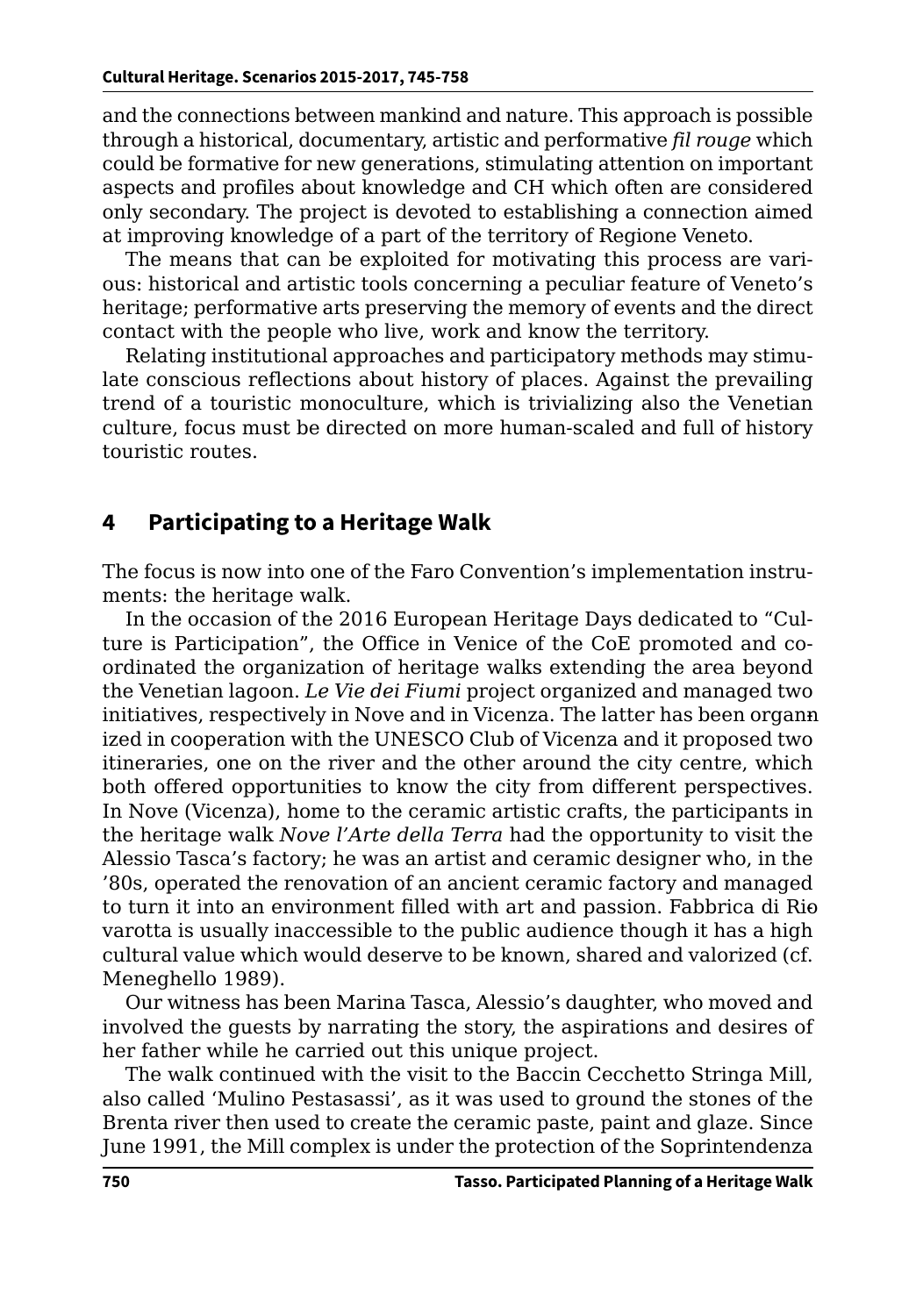ai Beni Ambientali e Architettonici del Veneto and has been declared an especially important building by Italian Ministero per I Beni Culturali (cf. Stringa 1968). Besides getting to know its important history, which highlights the connection between the Serenissima Repubblica and Veneto's mainland, the participants had the chance to talk with one of the Stringa brothers, owners of the site, who addressed curiosities and doubts of participants about also the current ceramic business.

The third and last part of the heritage walk was the Ceramiche Barettoni ex Antonibon factory with Mr. Barettoni, its owner who was a great witness and storytellers about his factory, his workers and decorators, and his family. Barettoni Company is the most ancient in Nove (VI) and on 18 April 1732 received concessions by the Serenissima Repubblica for ceramic objects production. The social privileged reserved to certain professional figures working in this domain allowed to reflect upon the role of the craftsman artist and his evolution in time. At the end of the heritage walk, an artistic performance called "Sorgenti" was proposed and organized by Arti della Rappresentazione Association; it was a generative metaphor of Mother Earth about which the painter Marilena Cipro has created and exposed some artwork inspired by the theme of the performance. Curators, storytellers, artists and participants shared a convivial experience where feedback and impressions have been collected.

The brief report on the experience is necessary to introduce and analyse the characteristics of the heritage walk instrument. First of all, the heritage walk promotes the knowledge of the *genius loci* of a territory and to create with it identity and awareness' connections. A heritage walk is structured upon three fundamental elements: the topic, both transversal and multidisciplinary, the places and the witnesses. The chosen places for such an activity must be significant, as they represent the connection with the identity of the territory and of its inhabitants. Sites usually inaccessible to the public audience are usually chosen, in order to promote the knowledge of something culturally highly valuable but external to the traditional touristic itineraries. It is important to underline the importance of the action of opening a closed space to the visitors, so that the community takes possession of the CH and includes it again in its imaginary and knowledge. A witness is someone who works and lives in the context who is being visited and he/ she represents the living historical memory of the events and history of the cultural landscape.**<sup>6</sup>** In the attempt to detail our topic even more, it could be interesting to examine what a heritage walk is not.

Firstly, this tool has nothing to do with traditional school education, as it excludes the Teacher-Learner relationship; knowledge is in fact acquired through interaction. Secondly, in such a context, marketing and

**<sup>6</sup>** URL <https://farovenezia.org/azioni/le-passeggiate-patrimoniali/> (2017-12-15).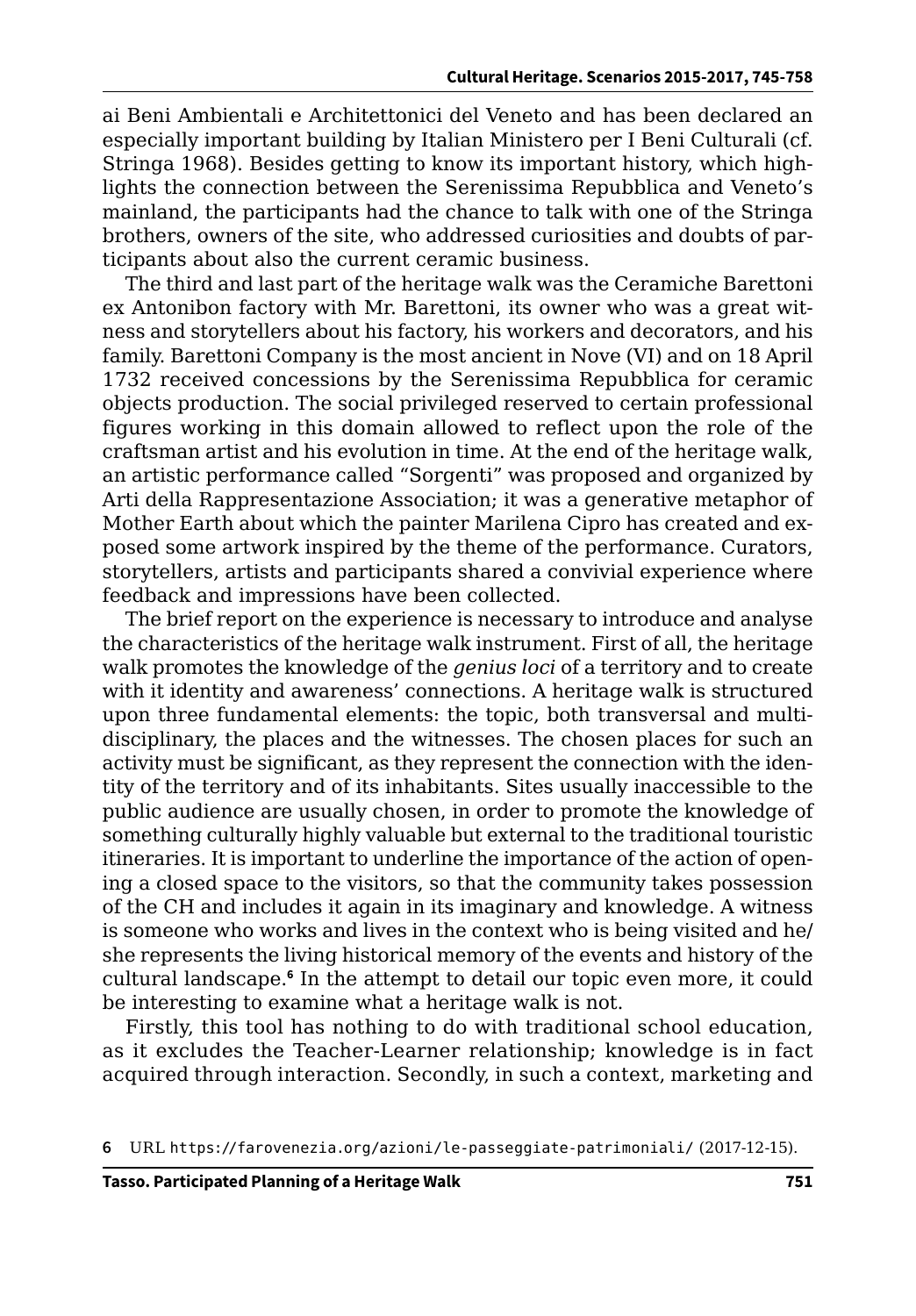business are not taken into consideration since the goal is not political or commercial promotion, but knowledge and authentic valorization. Finally, a heritage walk cannot be considered a mainly tourist product in its traditional meaning. This consideration arises from the fact that during this kind of activity we do not transfer processed knowledge and the figure of the tour guide is substituted by the one of the witness. The favoured logic in this process is the one of the encounter, that means meeting someone and share emotions, experiences and stories. This direct contact with the CH consents the creation of identity connections with the territory and to build or rebuild the reality as it is perceived and lived by the community.

Moreover, the heritage walk is planned by the same members of the heritage community involved, becoming thus an instrument of aggregation, knowledge, sharing and cultural participation.

The latter evidently represents one of the three pillars that makes the heritage walk a complete and functional cultural offer. First, it allows to express and respect the right of CH: every citizen has the right to take part to the cultural life, promoting thus an active awareness aimed at retaking possession of the tangible and intangible CH, which includes values, stories, traditions of the cultural landscape.

Citizen is involved and included in cultural transmission and valorization process. The role played by the concept of *common good* is particularly important in this context: during a heritage walk we have access to places which – in a more or less recent past – conserve a specific identity value, as in a traditional sport practice, a cultural practice, a traditional knowledge. In this sense, thus, a place constituting a collective property and implying and collective usage by the community, it is fundamental to build the connection citizen/inhabitant and territory. From a cognitive perspective, the communicative method similar to storytelling starts a profound memorization process, since various connections between different types of memory are made (active working memory, passive working memory, long-term memory).**<sup>7</sup>**

The single participant to a heritage walk activates an empathic and generative listening, to increase one's knowledge and meta-knowledge dynamically and recursively.

Given the above it is evident how taking part to a heritage walk is useful and constructive. The user is enriched and stimulated, he lives personal experiences that brings him/her to knowledge also through emotions and human relations, he improves his personal culture.

In this analysis, we want to underline how taking part to the planning

**<sup>7</sup>** URL [http://www.christopherspenn.com/2014/08/the-cognitive-importance-of-sto](http://www.christopherspenn.com/2014/08/the-cognitive-importance-of-storytelling/)[rytelling/](http://www.christopherspenn.com/2014/08/the-cognitive-importance-of-storytelling/) (2017-12-15).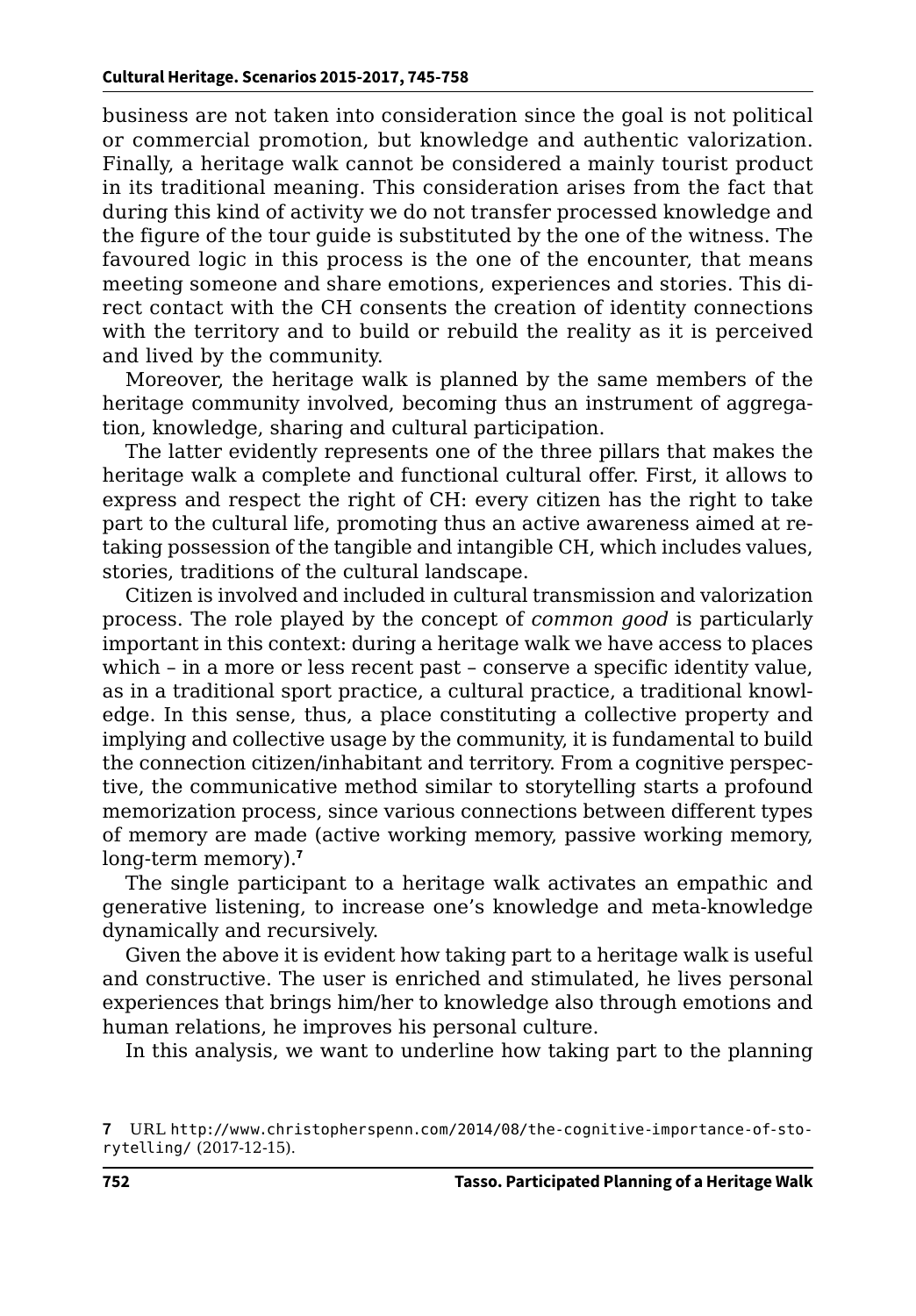of a heritage walk develops virtuous dynamics. Focusing on the process, the heritage walk becomes the output of a *formative participative process*.

The consequences in this case are deeper, with results on the HC both on the short and long term. Among the different consequences, we can count intergenerational and intercultural meeting, activation of complex competencies and learning networks and the usage of a real participative approach in order to implement an authentic valorization of the tangible and intangible CH of a territory. Finally, it is possible to point out that the community is not only invited to know, but it also becomes the protagonist and maker of a cultural, social and value productive process.

## **5 A Pedagogical Approach for the Planning of a Heritage Walk**

This final section is devoted to refining the format of the heritage walk with a proposal concerning its design and planning. The Faro Convention proposes a collective process for taking consciousness towards

a group of resources inherited from the past which people identify, independently of ownership, as a reflection and expression of their constantly evolving values, beliefs, knowledge and traditions. It includes all aspects of the environment resulting from the interaction between people and places through time. (art. 2(a))

As yet, no guideline of any sort defining or structuring the planning phase of the heritage walk exists. However, it is clear that the heritage walk represents a product made by citizens for citizens. The process must be bottom up wise, not the contrary. But the question is: how? Which is the best way to stimulate the participation of a single person to such project? Moreover, how is it possible to let people have the right to be an active part in the cultural life of a city or territory in general?

Giving a model to this creative and designing phase, could extend the importance of the heritage walks. In this way, the it acquires added value and becomes more effective from several points of view: since it achieves social and pedagogical goals, as well as cultural ones.

It will become a Faro Convention application tool that reaches real different and important social goals as well as educational and cultural goals.

Specifically, it is suggested to adopt a particular formatting and educational tool, which is relevant for the projecting of a heritage walk: we refer to the learning approach called 'Study Circle'. This methodology represents a good practice of active citizenship and it's useful for the empowerment of both individuals and communities. In such a way, each HC can find the right place in the society and it is supported in recognizing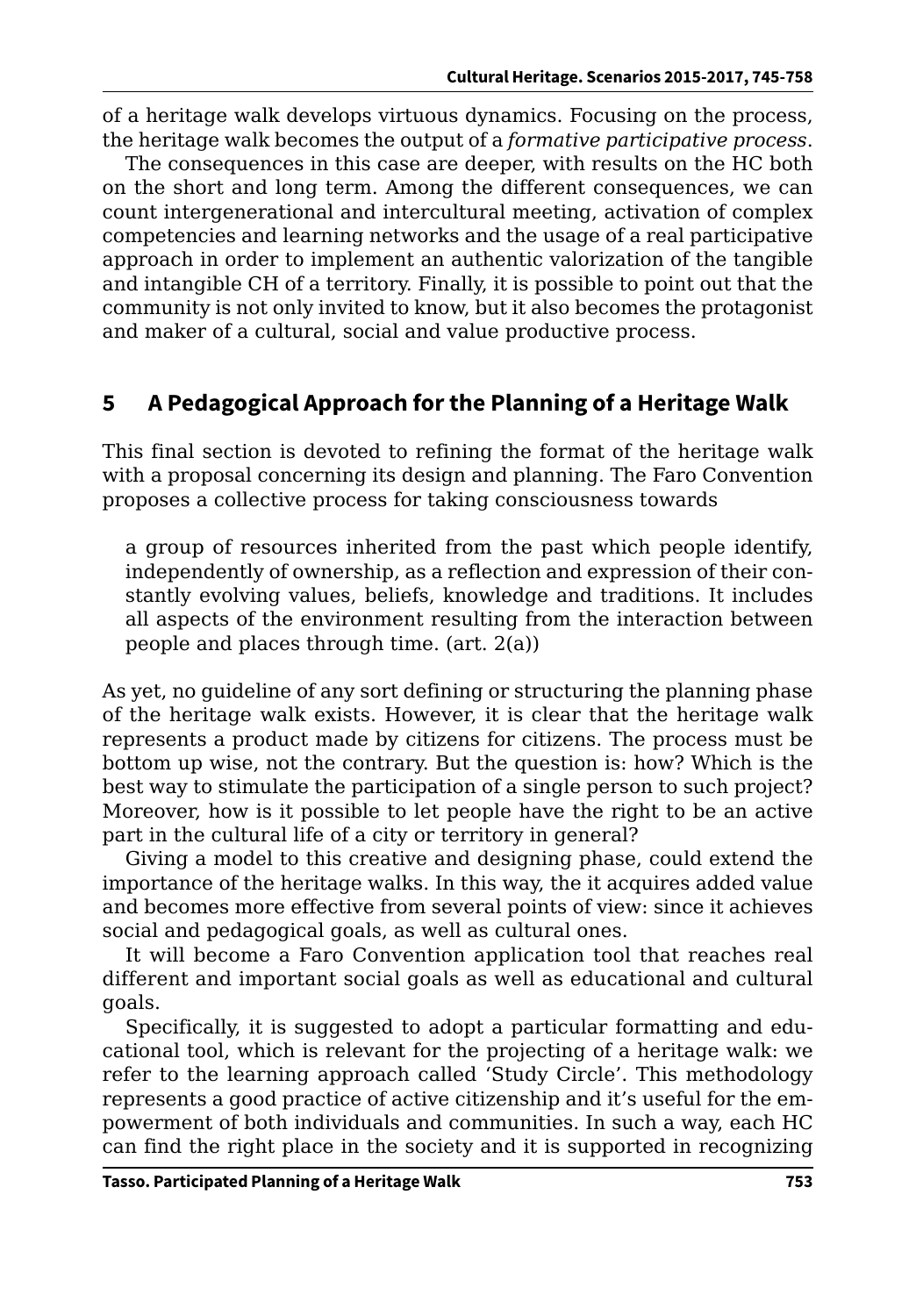its value and knowledge within a context of democracy.

The Study Circle is a self-managed educational modality for adults. Both goals and programs of the Study Circle are directly decided and scheduled by the participants. In this context, the mentor has a very important role, as he/she is the person appointed to monitor the activity of the group in all the meetings and helps to support the execution of the educational program. At the end of the activities the lesson learned are made concrete through a specific product, i.e. anything useful for the growth of the community. This product is well selected and designed by the participants.

The Study Cirle features the following characteristic:

- non-formal: this means it is not a traditional teaching. The program is flexible and structured by the participants themselves according to their own requirements or needs;
- self-directed: both final goals and products come out exclusively from participants decision and therefore they are decided by the Study Circle itself;
- experiential: each single participant carries his/her own experiences into the group, so he/she contributes with his/her individual knowledge and experience to the overall circle;
- collective: the effectiveness of the Study Circle depends from the level of cooperation and sharing of knowledge and experience. Only if each participant offers his/her personal contribution and shares within the group the acquisition of new integrated knowledge may become possible.

The *Mentor manages and coordinates the Study Circle*: he/she facilitates the learning inside the group by creating the best working conditions for cooperation and good relationships among the participants. He/she establishes a positive context and creates good motivations.

According to this model, the heritage walk plays the role of the product of a Study Circle. A group of citizens personally and actively participate to the understanding and valorization of its territory.

The single individual, the participants, the group, the HC and the overall population will benefit from this learning process, whose outcome is constituted by the cooperatively designed heritage walk. This can be seen as the result of an educational process, self-standing, bottom up, in the hands of the citizens.

So far, heritage walks have always been thought and designed by single individuals or associations. On the contrary here it is proposed a different *modus operandi* taking into consideration the process which leads to the design of the heritage walk.

On these basis, it can be claimed that participation is the best way to obtain a real democracy in culture. It's well know that culture is one of the factors that contribute to improve the quality of life and a better use of free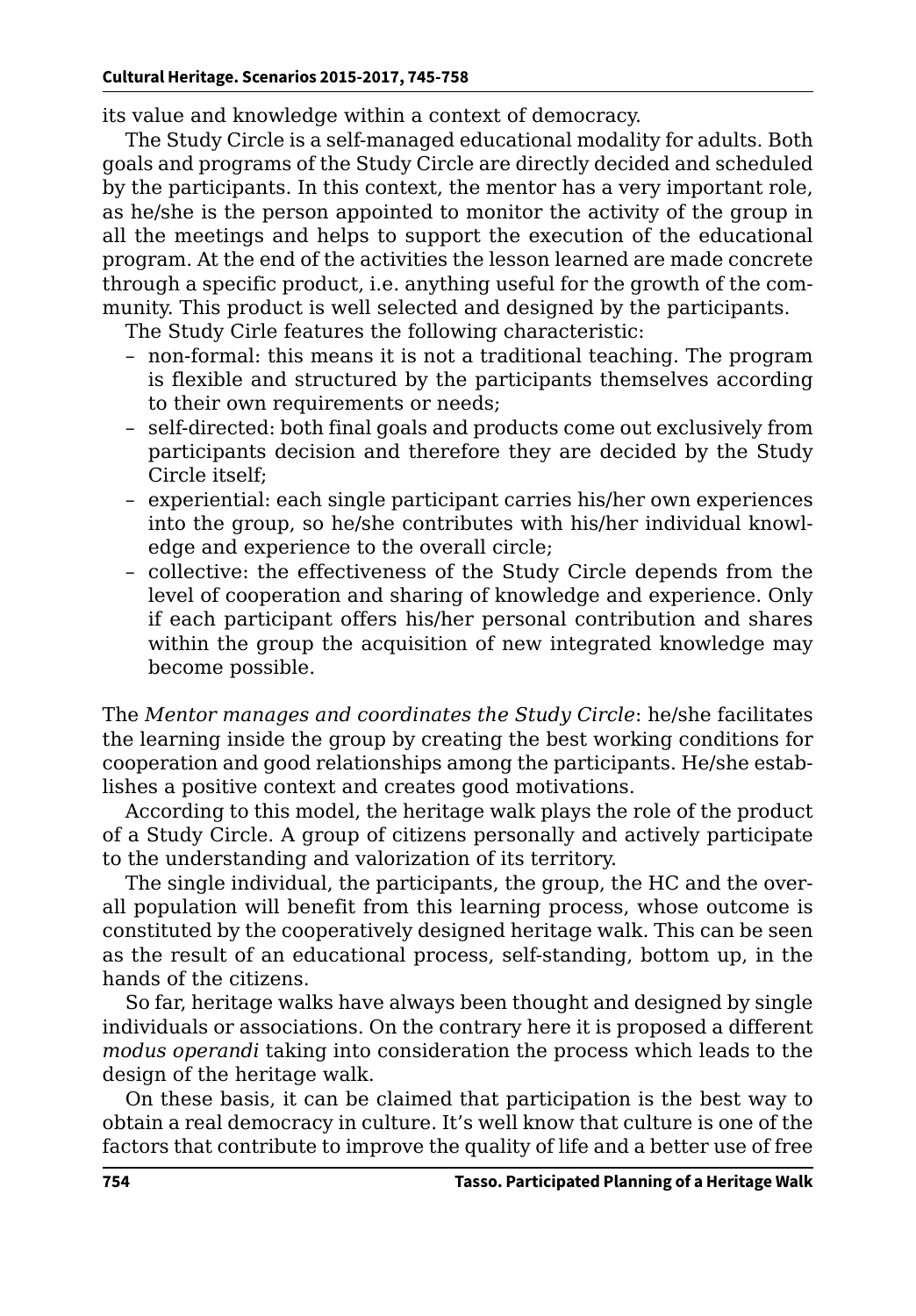time which can favour longer life expectations (Grossi, Ravagnan 2013). According to this statement, the fundamental aspect of this proposal is the learning process performed during the design phases. The methodology used within the Study Circle is coherent with the one of Ricerca Azione Partecipativa (Orefice 2006): starting from concrete real-life topics of and going through a path which involves analysis and research guided by the mentor. The educational goals are effectively reached thanks to the relationships and connections held and developed during the knowledge process: mutual exchange and sharing activate learning process which is very different from that delivered by standard school or Academia.

The Cooperative learning (Comoglio 2000) which underlines the *study circle method* involves individuals and makes them work together for a common goal, featuring: positive interdependency, individual responsibility, face to face interaction, support to a more effective way to use personal abilities and job evaluation.

Several researches and studies expressed the idea that when correctly used, 'cooperative learning' gives superior results in terms of quality than the traditional education as it guarantees a better learning, it facilitates the development of high level cognitive abilities, it promotes a strong attitude to work in team and helps people to have faith in themselves (2000).

In conclusion, the Study Circle is a tool mainly addressed to the local development exploiting a concept of development which is in line with the concept of change: the focus is not on quantitative growth but more specifically on quality, social and cultural values. For these reasons, it is important to improve the FFAs by making them more effective, and it is also important to promote such participating cultural praxis, above all when it concerns long-life learning for adults and school education.

Going back to art. 7 of Faro Convention, para. b) urges to find a way to equally manage all those situations in which CH is understood in different ways by different communities. This kind of participatory learning may provide a starting point. Knowing ourselves and our historical and cultural context foster everyone to become an active citizen within a process of building up a cohesive society and it also activates virtuous dynamics against the loss of European cultural values.

#### **Bibliography**

- Baroni, Costantino (1932). *Le ceramiche di Nove e di Bassano. Ceramiche Veneziane Settecentesche*. Venezia: R. Deputazione di Storia Patria per le Venezie.
- Bertagna, Giuseppe (2000). *Avvio alla riflessione pedagogica*. Brescia: La Scuola.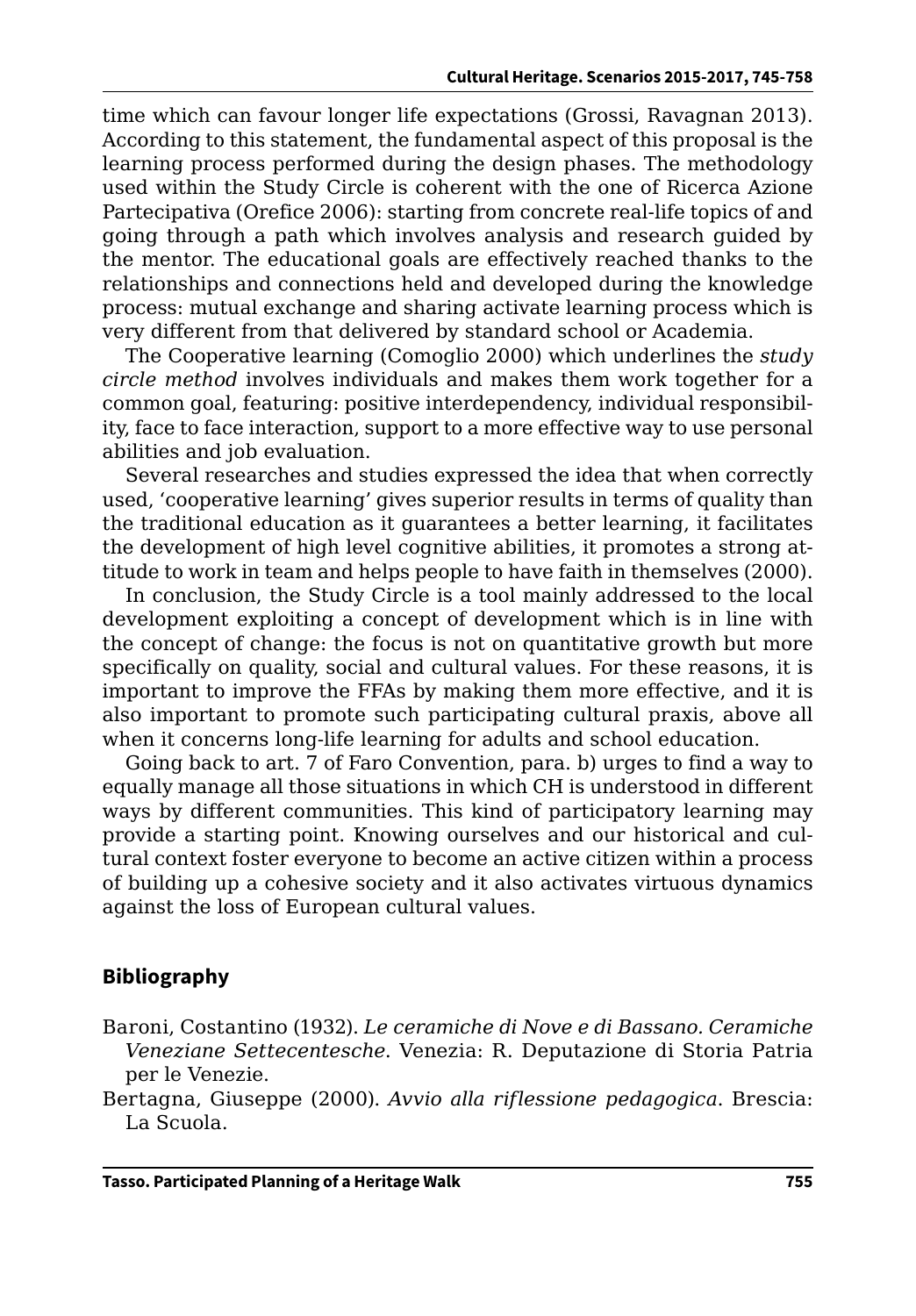- Clutterbuck, David; Poulsen, Kirsten; Kochan, Frances (2012). *Developing Successful Diversity Mentoring Programmes. An International Casebook*. London: Open University Press.
- Comoglio, Mario (2000). *Educare insegnando. Apprendere ad applicare il cooperative learning*. Roma: LAS.
- Council of Europe (ed.) (2009). *Heritage and Beyond*. Strasbourg: Council of Europe Publishing.
- D'Alessandro, Alberto (2015). "La Convenzione di Faro e il nuovo Acntion Plan del Consiglio d'Europa per la promozione di processi partecipativi" [online]. Zagato, Lauso; Vecco, Marilena (a cura di), *Citizens of Europe. Culture e diritti*. Venezia: Edizioni Ca' Foscari, 77-92. DOI [10.14277/6969-052-5/SE-3-4](http://doi.org/10.14277/6969-052-5/SE-3-4) (2017-12-15).
- De Varine, Hugues (2005). *Le radici del futuro. Il patrimonio culturale al servizio dello sviluppo locale*. Bologna: Clueb.
- Ericani, Giuliana; Marini, Paola; Stringa, Nadir (1990). *La ceramica degli Antonibon*. Milano: Electa.
- Gennari, Mario (1994). *L'educazione estetica*. Milano: Bompiani.
- Grossi, Enzo; Ravagnan, Annamaria (2013). *Cultura e Salute. La partecipazione culturale come strumento per un nuovo welfare*. Milano: Springer-Verlag.
- Klamer, Arjo (2002). "Accounting for social and cultural values". *The Economist*, 150(4), 453-73.
- Mencarelli, Mario (1973). *Educazione permanente e animazione socioculturale*. Brescia: La Scuola.
- Meneghello, Luigi (1989). *Rivarotta*. Bergamo: Moretti e Vitali.
- Milanese, Francesco (2003). *Gestione del conflitto e nonviolenza. Idee per l'educazione alla pace*. Udine: Forum.
- Orefice, Paolo (2006). *La ricerca azione partecipativa*. Napoli: Liguori.
- Orefice, Paolo (2011). *Pedagogia sociale. L'educazione tra saperi e società*. Milano: Bruno Mondadori.
- Orefice, Paolo; Sarracino, Vincenzo (2004). *Nuove questioni di psicologia sociale*. Milano: FrancoAngeli.
- Rossi, Serena; Travaglini, Roberto (2005). *Formazione all'ascolto: contesti educativi e terapeutici per l'età evolutiva*. Milano: Franco Angeli.
- Scovazzi, Tullio; Ubertazzi, Benedetta; Zagato, Lauso (2012). *Il patrimonio culturale intangibile nelle sue diverse dimensioni*. Milano: Giuffré.
- Stringa, Nadir (1968). "Un mulino da pestar sassi, ultimo retaggio dell'antica Nove". *Vicenza*, 6.
- Stringa, Nadir; Prete, Elisa (2010). *Il vasaio innamorato. Scritti per gli 80 anni di Alessio Tasca*. Treviso: Canova.
- UNESCO (2012). *Measuring cultural participation*. Montreal: UNESCO Institute for Statistics.
- Vecco Marilena (2007). *L'evoluzione del concetto di patrimonio culturale.* Milano: Franco Angeli.